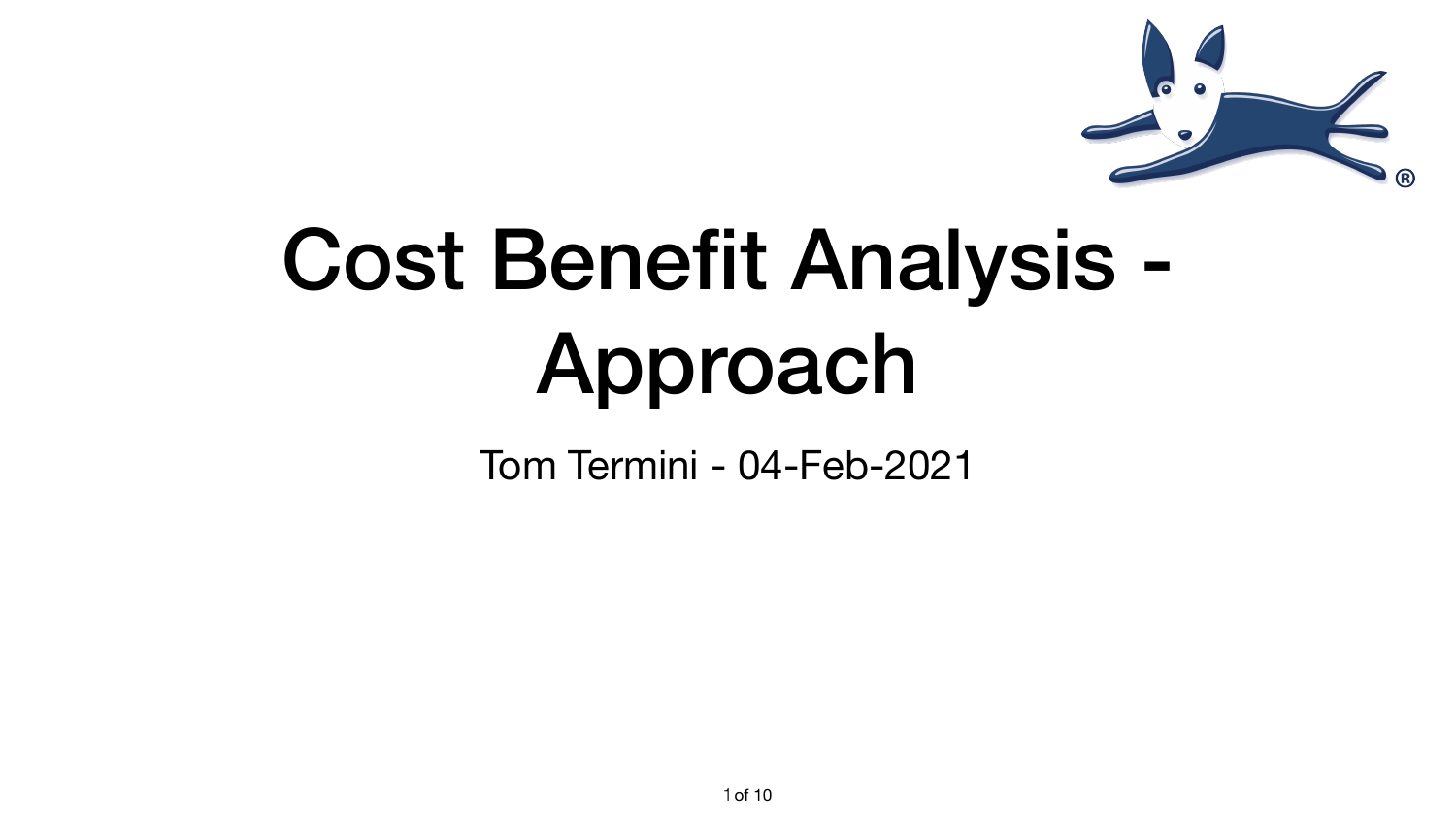# Cost-Benefit Analysis

*…the process of using theory, data, and models to examine products, tradeoffs, and activities for assessing relevant objectives and alternative solutions in order to assist decision-makers in choosing the most appropriate alternative.* 

• CBA supports investment decisions in response to changing demands.

• CBA represents an independent study that compares the costs and benefits of two or more viable and mutually exclusive alternatives in order

- 
- to make an effective decision on a preferred alternative.



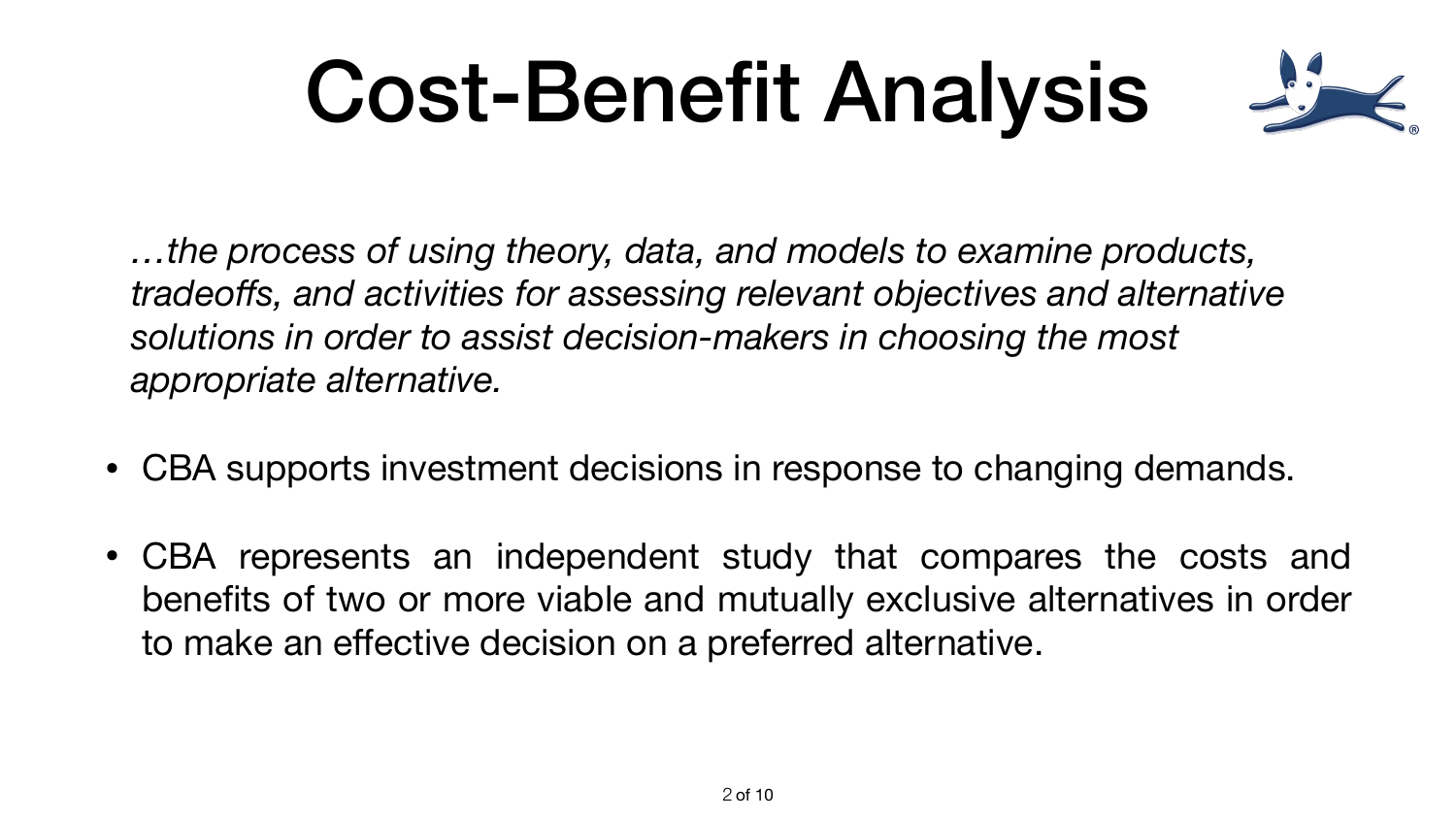# CBA Approach

• **Determine Costs** — initial / capital outlays. Then look at on-going costs, including satisfaction). Consider crafting a sample WBS to capture the execution of the

• **Calculate Benefits** — dollar value of time saved, infrastructure cost reductions, even morale and perhaps other benefits, such as energy saved from elimination of

- fully burdened Labor costs, contractors, and non-monetary (such as staff effort.
- a data center.
- **Compare Alternatives** compare "like" columns. Also, "do nothing" should be a consideration.
- the unexpected / risk assessment.



• **Report and Recommend a Plan of Action** — based on our analysis, allowing for

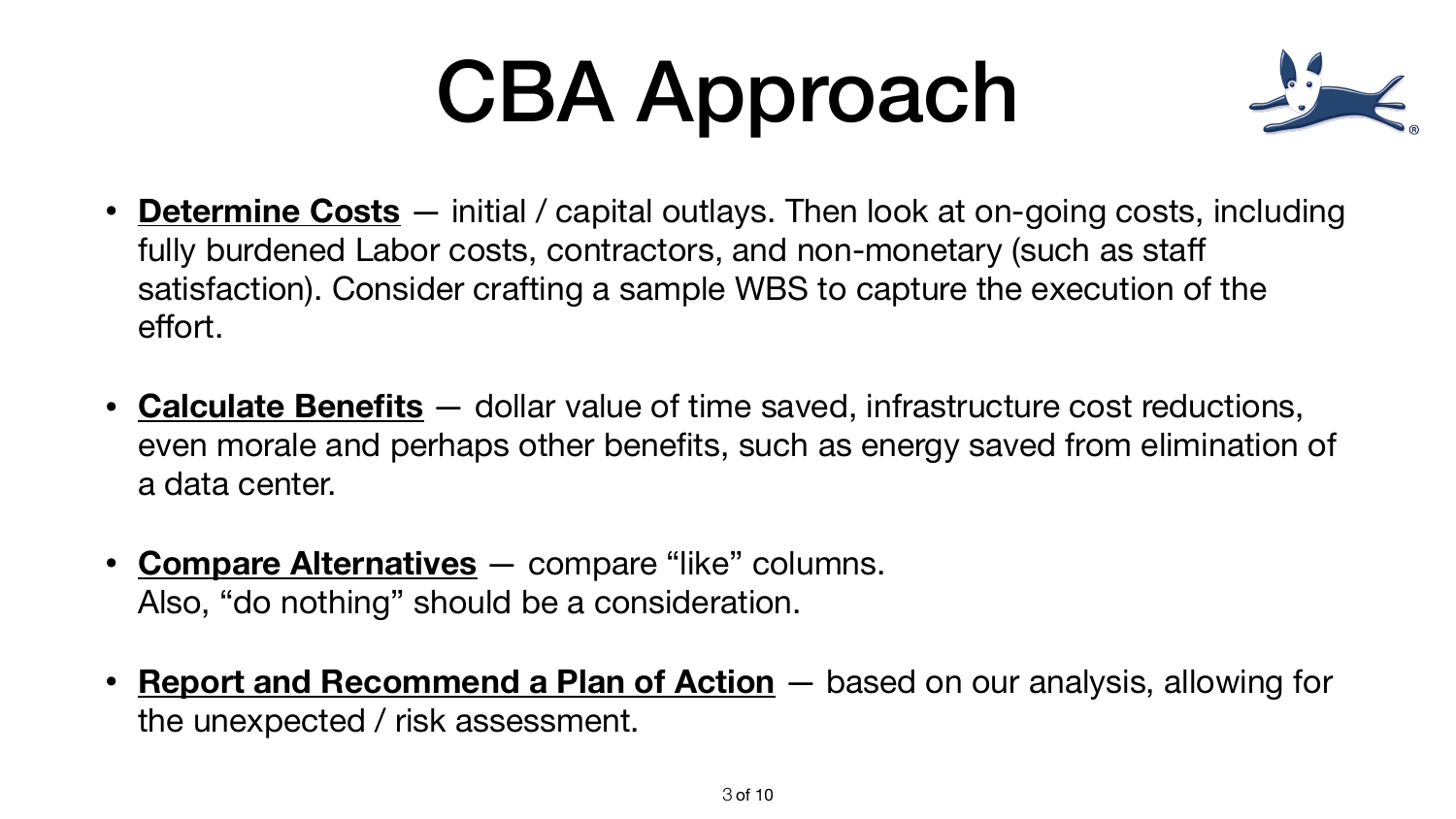#### Engineering-based Cost Estimate

• Traditional method of developing cost estimates using a bottom-up approach that

• This separates total products and services into individual components so that each unit is separate and distinct. The unit cost for each component is computed in order to arrive at a total material cost. A similar method is used for labor and other

• The initial step is to define the possible scope of the cost model and the purpose

- calculates cost and benefits at the lowest level of detail.
- cost elements.
- for conducting the estimate.
- 



• The scope determines the content of the cost elements that must be included in the model. Sources for scope definition of a program include the project management plan, the scope statement, the WBS, and any requirements documentation, etc.

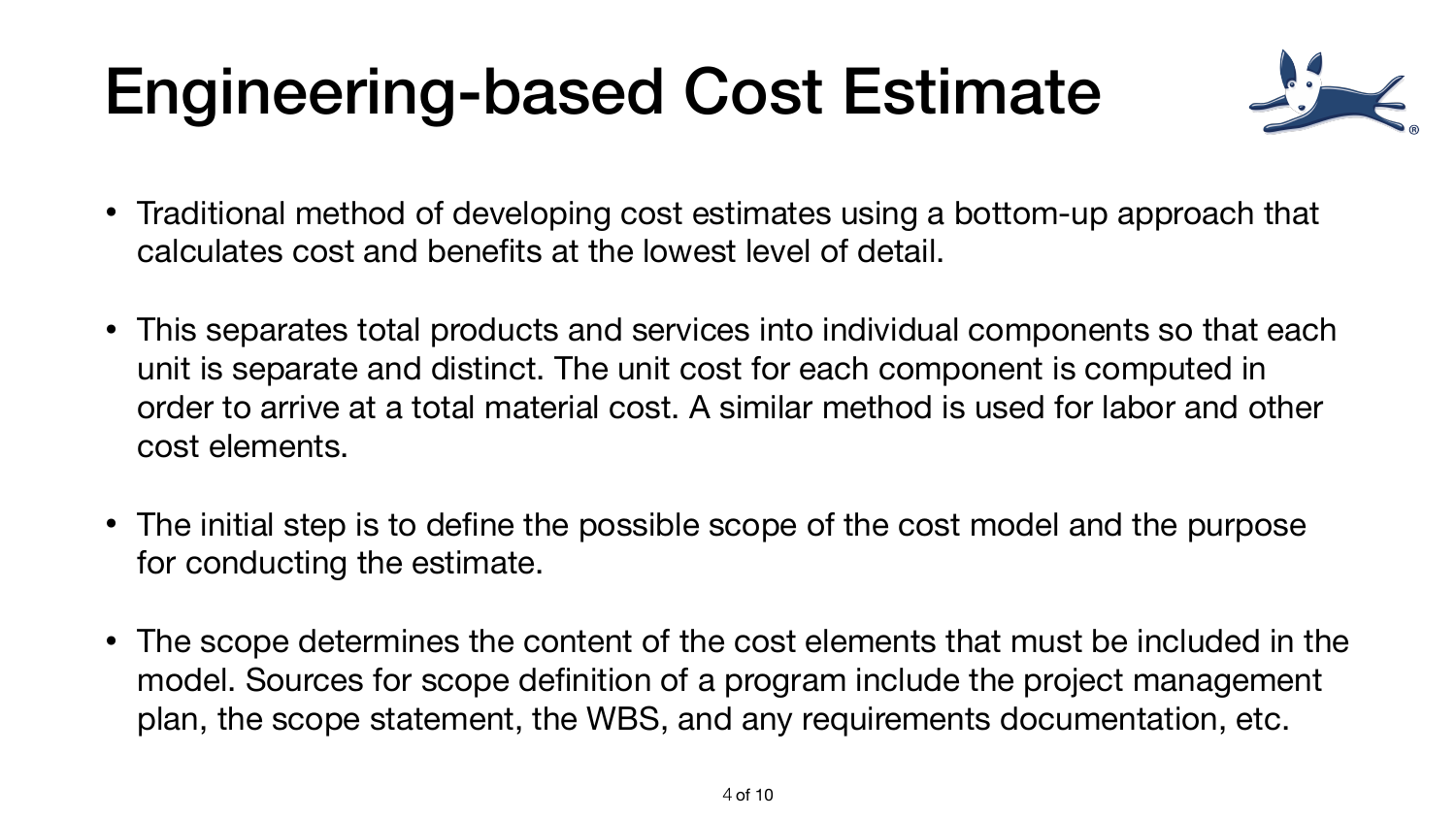#### Crafting an Engineering-based Cost Estimate





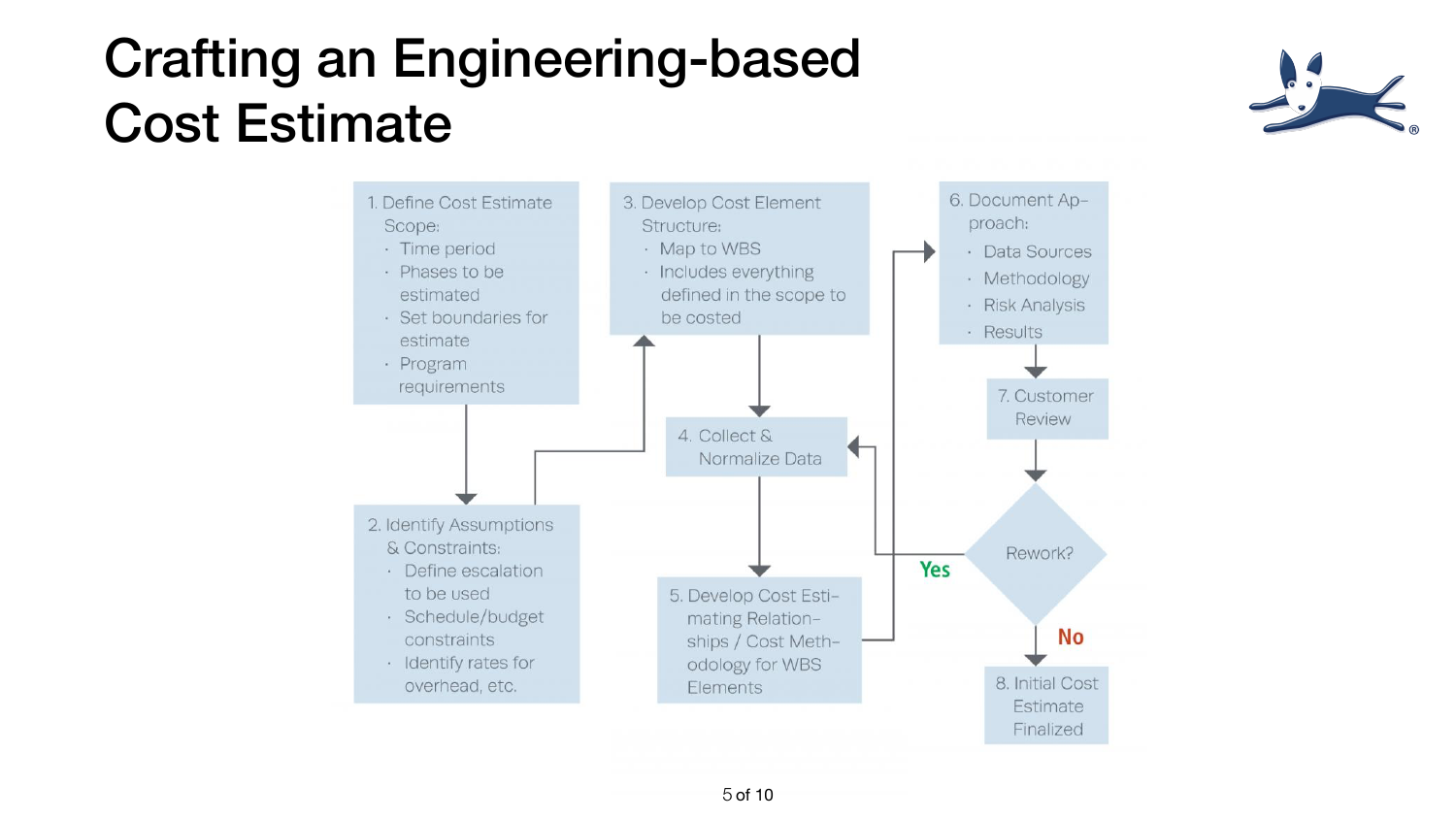#### Identify Assumptions and Constraints

• Assumptions are statements that are used to limit the scope of the model. They are "givens" as opposed to "facts." They usually relate to a future occurrence and therefore contain uncertainty. Assumptions must be

- evaluated during sensitivity analysis.
- Constraints are usually fixed, externally imposed boundaries such as schedule, policies, and physical limitations.



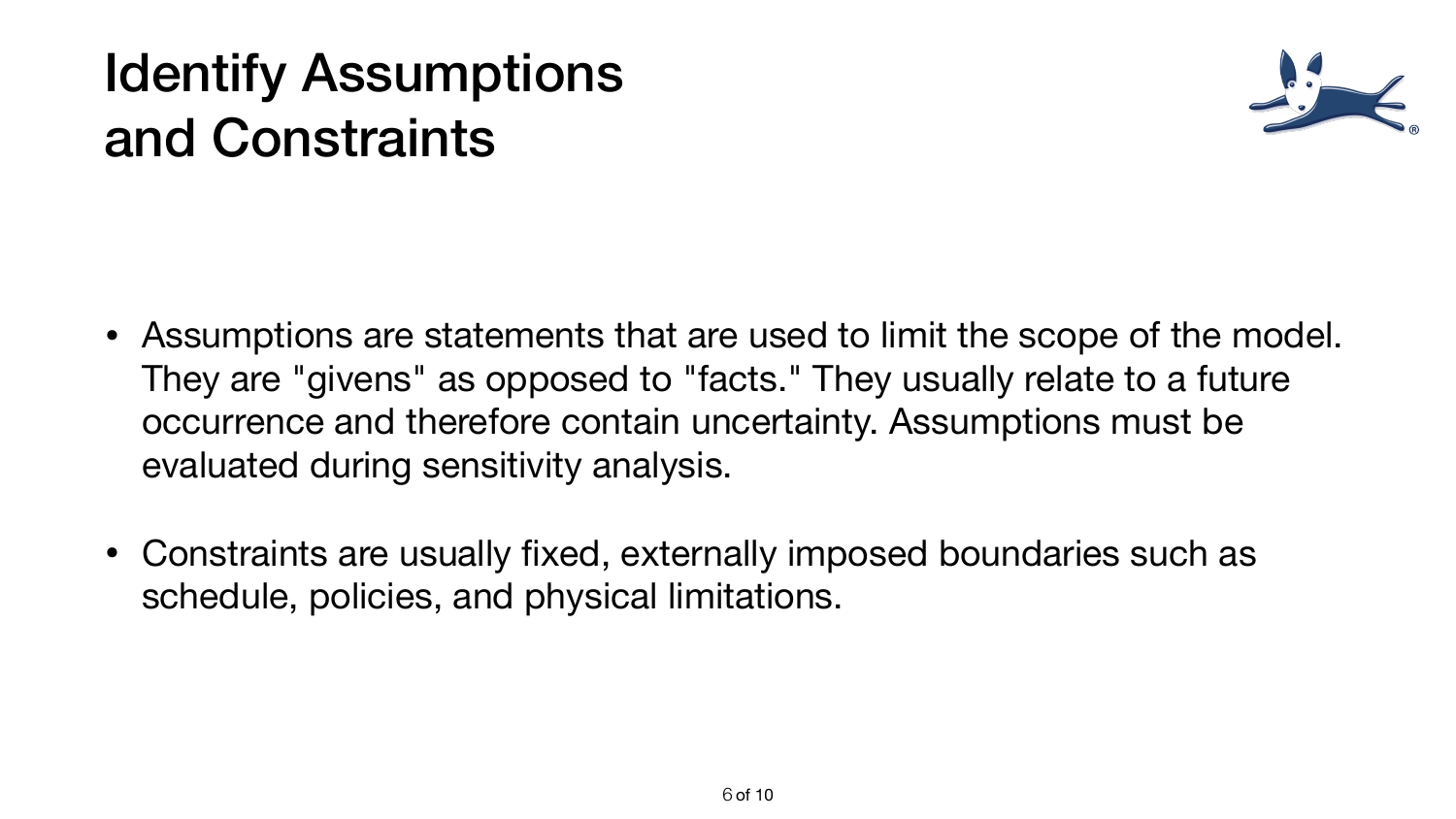## Create Cost Element Structure

- The cost element structure looks like a chart of accounts, listing the possible categories of cost contained in the model.
- Each element must be defined so that all costs are covered without duplication within the structure.



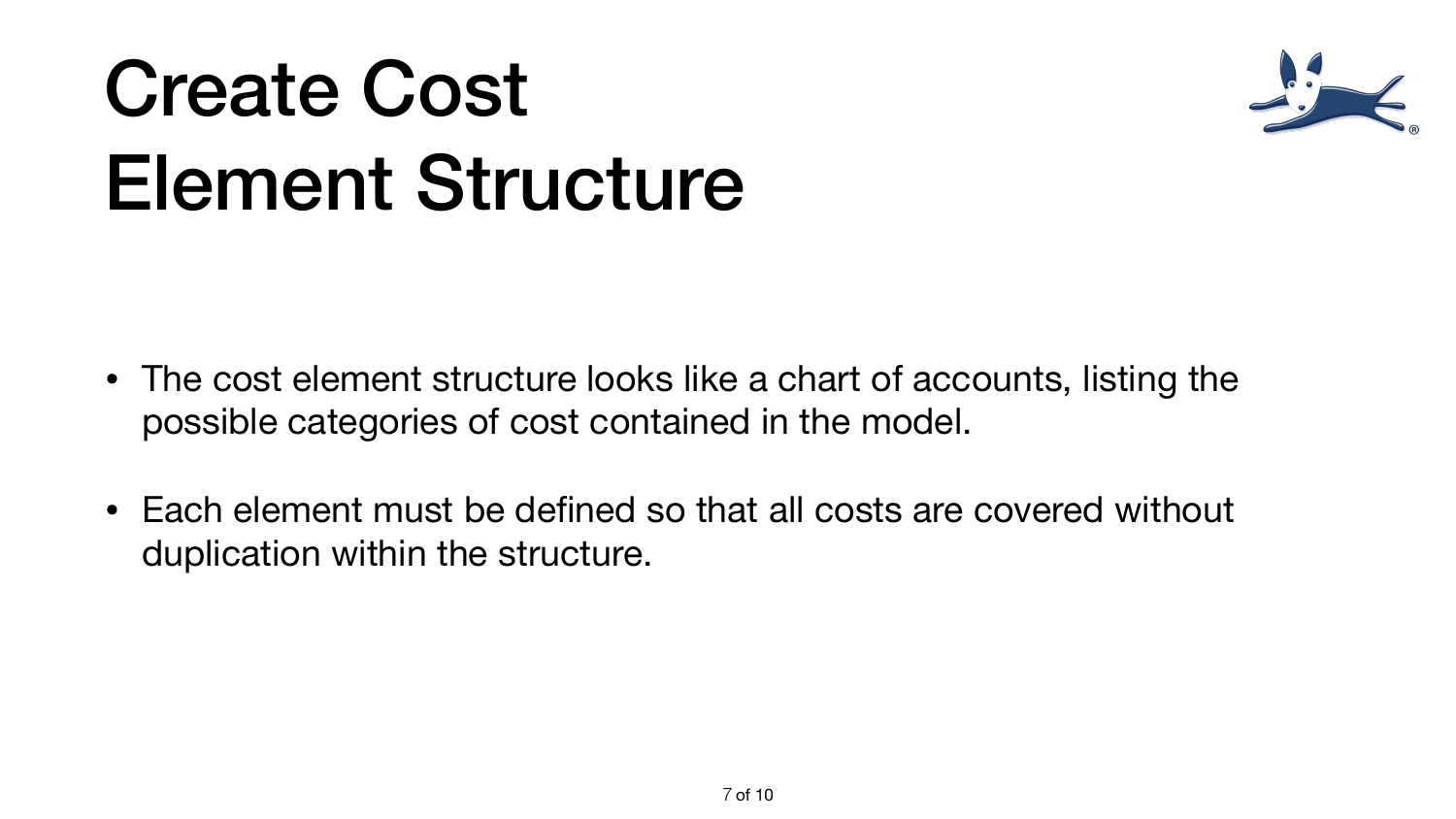## Cost Elements Model

|                                                                | Analysis Summary                                           |              |              |
|----------------------------------------------------------------|------------------------------------------------------------|--------------|--------------|
| <b>Cost Benefit Analysis</b>                                   |                                                            |              |              |
|                                                                |                                                            |              |              |
|                                                                | COST BENEFIT ANALYSIS                                      |              |              |
|                                                                |                                                            |              |              |
| <b>COMPANY NAME</b>                                            |                                                            |              | <b>YEAR2</b> |
|                                                                | PROPOSED PRODUCT/INITIATIVE/SERVICE                        | <b>YEAR1</b> |              |
|                                                                |                                                            |              |              |
|                                                                | <b>QUANTITATIVE ANALYSIS</b>                               |              |              |
| <b>NON-RECURRING COSTS</b>                                     |                                                            |              |              |
| Hardware                                                       |                                                            |              |              |
| Servers                                                        |                                                            |              |              |
| Desktop                                                        |                                                            |              |              |
| Telecommunication Equipment                                    |                                                            |              |              |
| Software (Packaged or Custom)                                  |                                                            |              |              |
| Computer Room Upgrades                                         |                                                            |              |              |
| Furniture and Fixtures<br>Project Organizational/Support Costs |                                                            |              |              |
| Planning (upon Approval)                                       |                                                            |              |              |
|                                                                |                                                            |              |              |
| Procurement<br><b>Contract Negotiations</b>                    |                                                            |              |              |
|                                                                |                                                            |              |              |
| Labor<br>Infrastructure                                        |                                                            |              |              |
|                                                                | Development                                                |              |              |
|                                                                | Business Process Owners (Users)                            |              |              |
|                                                                | Training of Employees (Pre-Implementation)<br>Management   |              |              |
|                                                                |                                                            |              | \$           |
|                                                                | Transition Costs (Parallel Systems)                        |              |              |
|                                                                | Post-Implementation Reviews                                |              |              |
|                                                                | TOTAL NON-RECURRING COSTS                                  |              |              |
|                                                                |                                                            |              |              |
|                                                                | <b>RECURRING COSTS</b>                                     |              |              |
|                                                                | Hardware/Software<br>Software Maintenance and Upgrades     |              |              |
|                                                                |                                                            |              |              |
|                                                                | Computer Supplies<br>Desktops (Incremental to the Project) |              |              |
|                                                                |                                                            |              |              |
|                                                                | Help Desk Support<br>Ongoing Additional Labor              |              |              |
|                                                                | IT Staff Costs (including Benefits)                        |              |              |
|                                                                | User Training                                              |              |              |
|                                                                |                                                            |              |              |
|                                                                | Other                                                      |              |              |







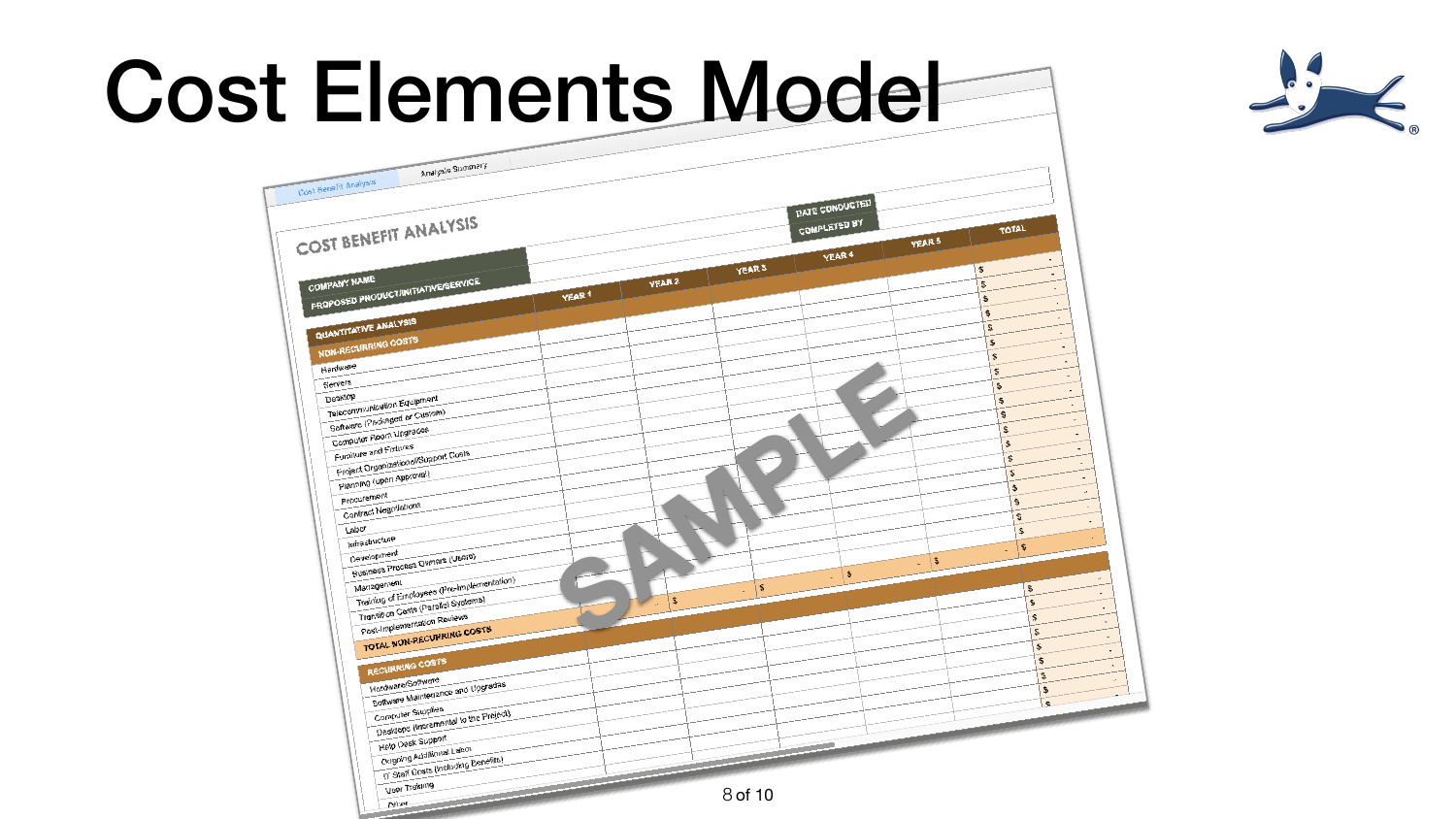## Collect and Normalize Data

• The normalization process ensures that cost data are comparable. Cost data is used to develop equations that will be entered into the cost model. The equations are the

- Cost data is collected for all the elements within the model. Information from benchmark research and actual cost experience is used.
- basis for estimating costs as a function of system capacity and service level.
- The result of this step should be a point estimate of cost. Document each cost the calculations.
- Also document any risk or sensitivity analysis that was conducted.
- 



element, indicating the sources of data, assumptions used, and any equations used in

• Finalize the Model: Update the costs and benefits estimate to reflect new information.